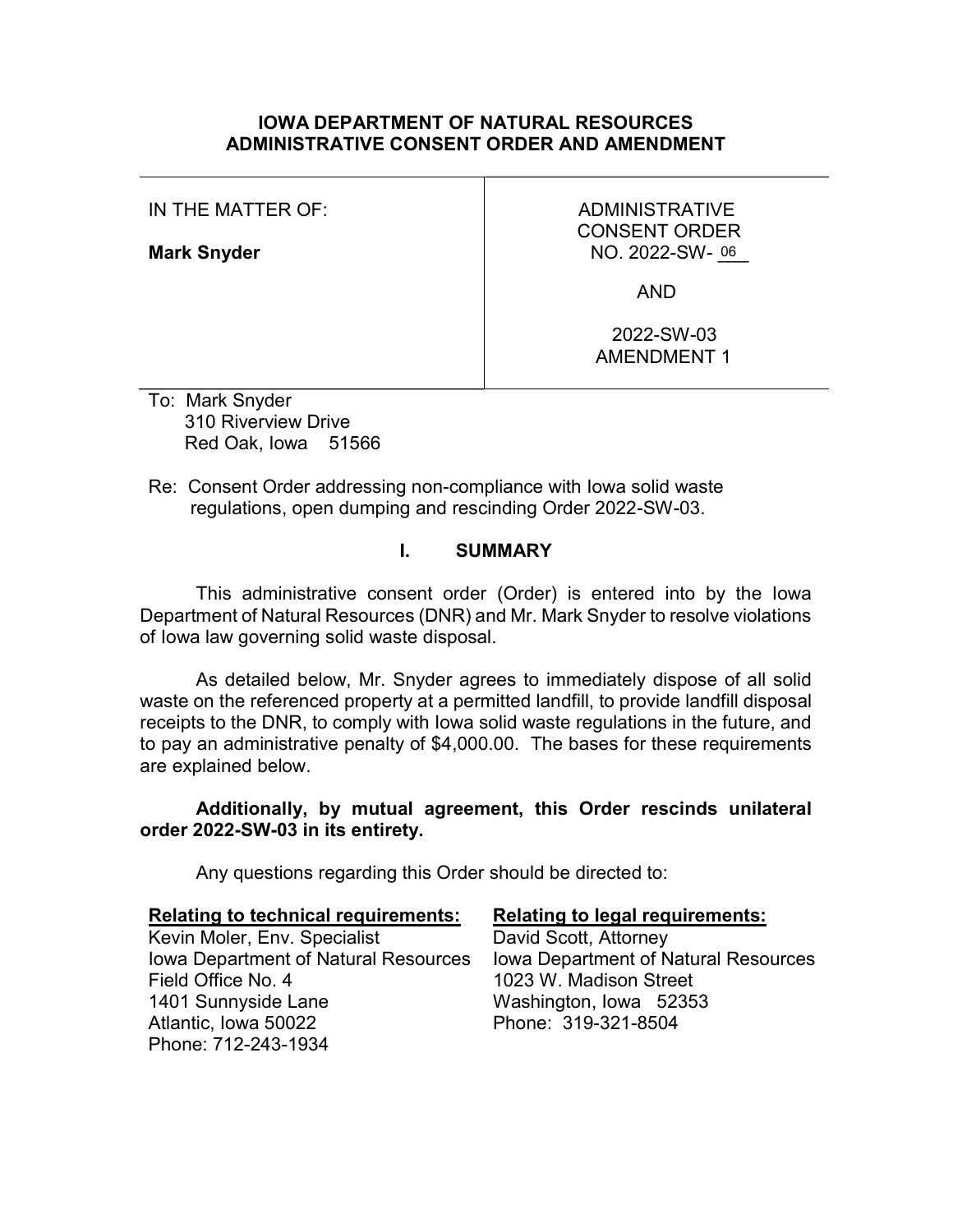## Payment of penalty to:

Director of the Iowa DNR Wallace State Office Building 502 East Ninth Street Des Moines, Iowa 50319-0034

# II. JURISDICTION

This Order is issued pursuant to Iowa Code § 455B.307(2) which authorizes the Director of the DNR to issue any order necessary to secure compliance with or prevent a violation of Iowa Code chapter 455B, Division IV, Part 1 (solid waste) and the rules promulgated or permits issued pursuant thereto; and, Iowa Code § 455B.109 and 567 Iowa Administrative Code (IAC) 10, which authorize the Director to assess administrative penalties.

## III. STATEMENT OF FACTS

The following facts are relevant to this matter:

1. Mark Snyder's private residence is located at 310 Riverview Drive, Red Oak, Iowa. Mark Snyder's construction business operates out of the 310 Riverview Drive address. Mark Snyder is also part-owner of a pond property across from and west of 310 Riverview Drive (pond property).

2. On July 14, 2020, DNR Field Office (FO) 4 received a complaint that Mr. Snyder was dumping solid waste on his pond property.

3. On July 16, 2020, FO4 staff met with Mr. Snyder at his residence. Mr. Snyder stated that he owns a roofing company and a recent hailstorm had kept his roofing company busy so he was disposing of this roofing waste on his property until he had time to load it and haul it to the landfill. Also, he stated COVID had prevented the landfill from operating during normal hours, so he had not been able to dispose of solid waste in a proper timeframe. Mr. Snyder allowed DNR staff to visit the pond property. He also informed staff where the key to the gate padlock was located whenever DNR staff needed access. The inspection revealed what appeared to be no burning or burying of waste. A copy of the applicable solid waste regulations was provided to Mr. Snyder.

4. On July 20, 2020, DNR issued a Letter of Noncompliance (LNC) to Mr. Snyder informing him that he may be in violation of Iowa solid waste regulations if the waste located on the pond property was not properly disposed of in a timely manner.

5. On September 22, 2020, FO4 staff conducted a follow-up visit to the pond property to determine compliance status. Several piles had not been removed and additional waste piles were added since the July 16 visit.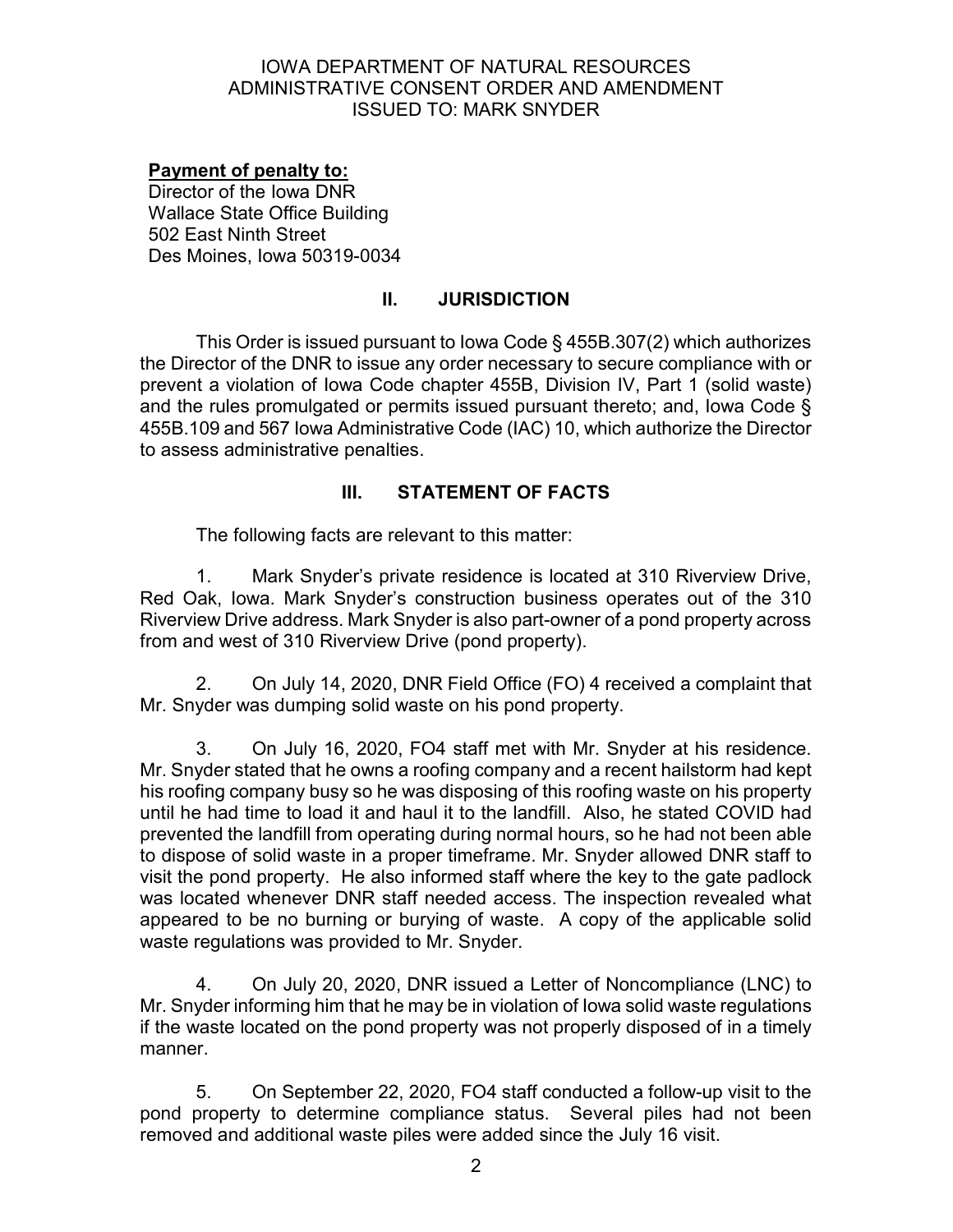6. On September 23, 2020, FO4 staff sent a Request for Information (RFI) letter to Mr. Snyder requesting a timeline for removing waste piles and submitting landfill receipts.

7. On December 4, 2020, FO4 staff conducted a follow-up visit to the pond property and noted that some of the waste piles had been hauled away. However, as of that date, Mr. Snyder had not submitted landfill receipts to FO4. Additional piles remained on the pond property, as well.

8. On June 2, 2021, FO4 staff conducted a follow-up site visit to the pond property and noted that waste piles documented in previous photos were removed from the site, but also two additional piles appeared to have been added since the December 4, 2020, site visit.

9. On July 16, 2021, FO4 staff conducted a follow-up site visit and noted piles of solid waste similar to previous visits.

10. On August 9, 2021, FO4 issued a Notice of Violation (NOV) to Mr. Snyder based on observations and documented site conditions from the previous follow up visits. Mr. Snyder was given until August 20 to remove and properly dispose of the solid waste to avoid further enforcement action.

11. On August 27, 2021, FO4 staff conducted a follow-up site visit to determine if waste piles had been removed from the pond property. Staff located Mr. Snyder at his home and reviewed the DNR's previous requests regarding proper disposal of the solid waste and providing documentation of proper disposal. Mr. Snyder stated he had been busy and had not had time to dispose of the waste as required. Upon inspection of the pond property, new piles of waste were noted. Mr. Snyder was informed that the matter would likely be referred for further enforcement action.

12. In early 2022, the parties agreed to a settlement of this matter.

# IV. CONCLUSIONS OF LAW

1. Iowa Code § 455B.301(23) defines solid waste as garbage, refuse, rubbish, and other similar discarded solid or semi-solid materials including but not limited to materials resulting from industrial and commercial activities such as construction and demolition debris.

2. Iowa Code § 455B.307(1) prohibits a person from dumping or depositing, or permitting the dumping or depositing, of any solid waste at any place other than a sanitary disposal project approved by the Director of the DNR. The above-stated facts establish a violation of this statutory prohibition.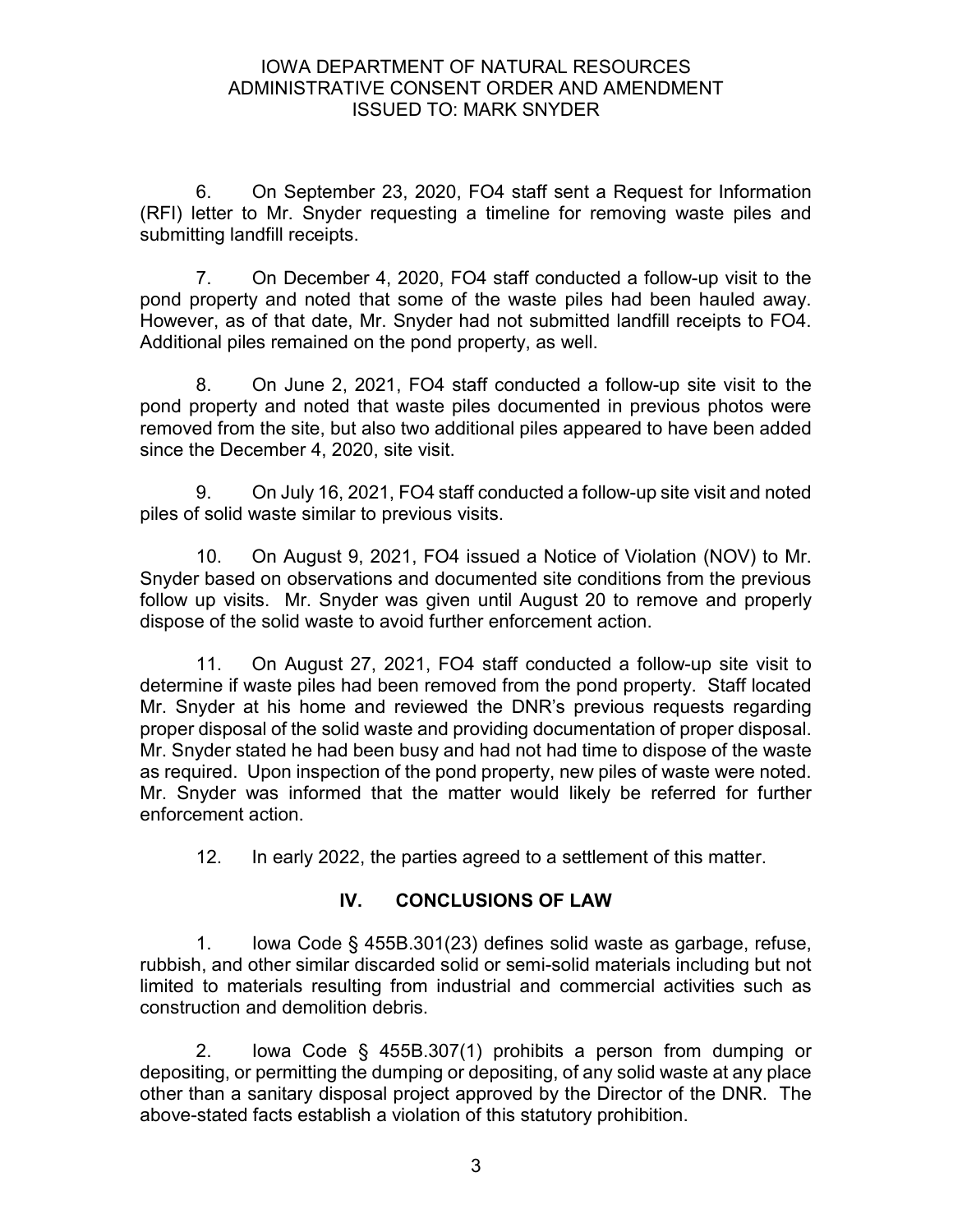3. Iowa Code § 455B.304 provides that the Environmental Protection Commission (Commission) shall establish rules governing the handling and disposal of solid waste, including appliances. The Commission has adopted such rules at 567 IAC chapters 100-123.

4. The Commission has adopted 567 IAC 100.4 for the regulation of open dumping in Iowa. The provision prohibits a person from dumping or depositing, or permitting the dumping or depositing, of any solid waste at any place other than a sanitary disposal project approved by the Director and pursuant to the terms of a permit granted by the agency authorizing the disposal of solid waste. The above stated facts establish violations of this regulatory prohibition.

# V. ORDER

THEREFORE, the DNR orders and Mr. Snyder agrees to the following:

1. Mr. Snyder must cease the illegal disposal of solid waste and comply with Iowa's solid waste disposal regulations at all times in the future.

2. All solid waste on the pond property or located at any other location owned or operated by Mr. Snyder must be properly disposed of within 30 days of this Order being signed by the Director. Receipts showing proper disposal must be provided to DNR FO4 within ten days of such proper disposal.

3. Mr. Snyder acknowledges that depositing waste from his business any place other than at a permitted solid waste disposal facility—even if temporarily—is a violation of Iowa law. As such, all waste from his business will be properly disposed of in the future.

4. Mr. Snyder shall pay an administrative penalty of \$4,000.00. Payments may be made in \$1,000.00 installments on the first of each month starting the first full month after this Order is signed and continuing until the debt is satisfied. In the alternative, full payment is also acceptable at any time.

## VI. CIVIL PENALTY

1. Iowa Code § 455B.109 authorizes the Commission to establish by rule a schedule of civil penalties up to \$10,000.00 that may be assessed administratively. The Commission has adopted this schedule with procedures authorizing the Director to assess administrative penalties at 567 IAC 10.

2. Iowa Code § 455B.307(3) provides for civil penalties of up to \$5,000.00 per day for solid waste violations.

3. 567 IAC 10 establishes the criteria that the DNR must consider in determining whether an administrative penalty is warranted, and if so how much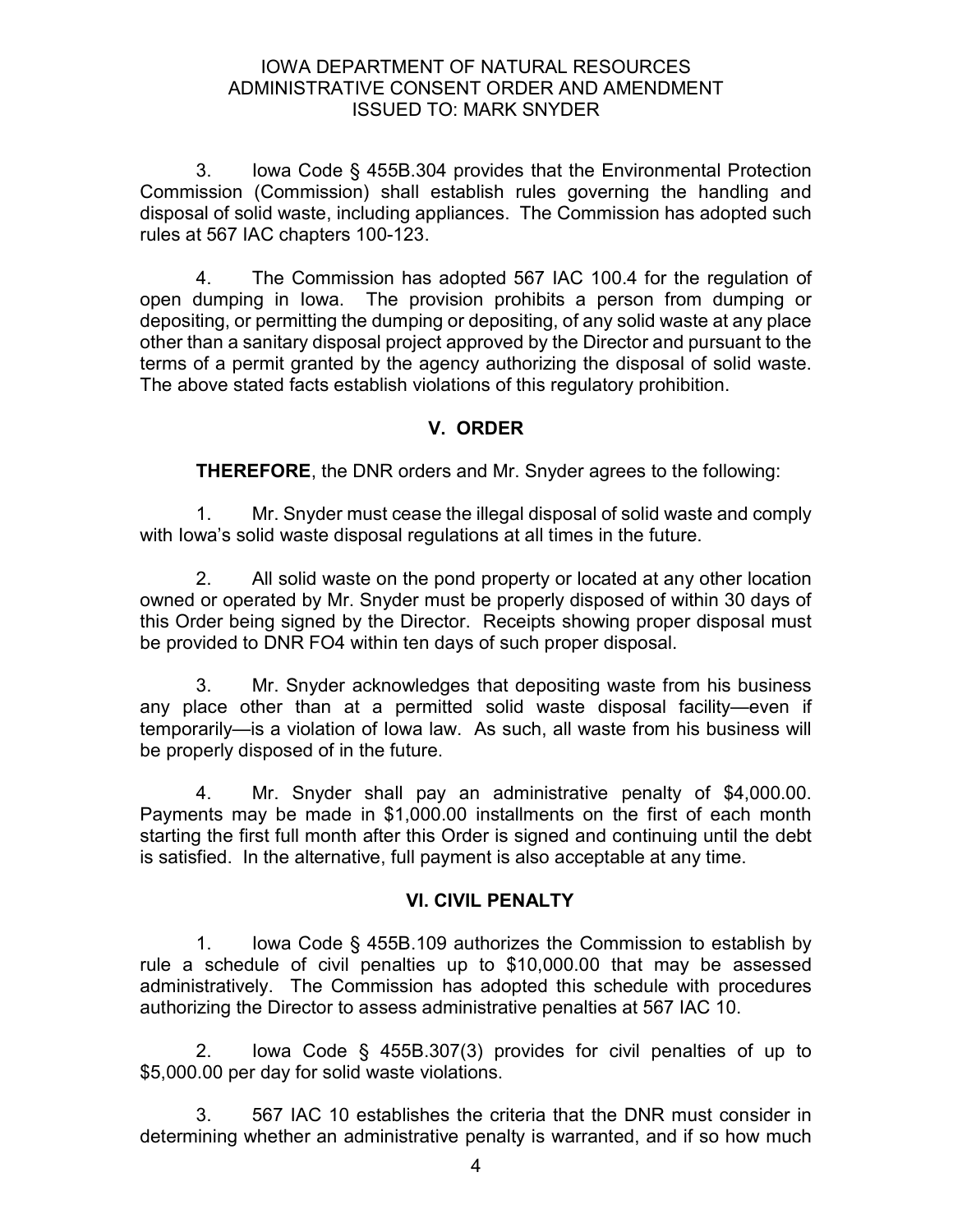the penalty should be. The general categories for consideration are the economic benefit of the alleged non-compliance by the violator, the gravity of the alleged violation, and the culpability of the violator. The administrative penalty assessed by this Order is determined as follows:

a) Economic Benefit: 567 IAC chapter 10 requires that the DNR consider the costs saved or that were likely to be saved by noncompliance. 567 IAC 10.2(1) states that "where the violator received an economic benefit through the violation or by not taking timely compliance or corrective measures, the department shall take enforcement action which includes penalties which at least offset the economic benefit." 567 IAC 10.2(1) further states, "reasonable estimates of economic benefit should be made where clear data are not available."

Based on the evidence of waste located on the pond property, an estimated tipping fee of \$81.00 per ton and associated hauling costs, DNR estimates an economic benefit over time of approximately \$1,000.00. As such, \$1,000.00 is assessed for this factor.

b) Gravity of the Violations: Elements to consider when determining the gravity of a violation include the actual or threatened harm to the environment or public health and safety, and whether the violation threatens the integrity of the regulatory program.

Improperly disposing of solid waste creates a nuisance condition, and the degradation of asphalt shingles can result in significant environmental impacts. Additionally, allowing the illegal disposal of solid waste threatens the integrity of the DNR's regulatory program. As such, \$1,000.00 is assessed for this factor.

c) Culpability: The factors to be considered in determining the culpability of the violator include the degree of intent or negligence of the violator, and whether the violator has taken remedial measures to address the harm caused by the violations.

The DNR provided the necessary information to Mr. Snyder to allow him to resolve this issue without further enforcement action being necessary. However, he has failed to come into compliance. As such, \$2,000.00 is assessed for this factor.

# VII. APPEAL RIGHTS

As this Order is entered by consent of the parties, there is no right of appeal.